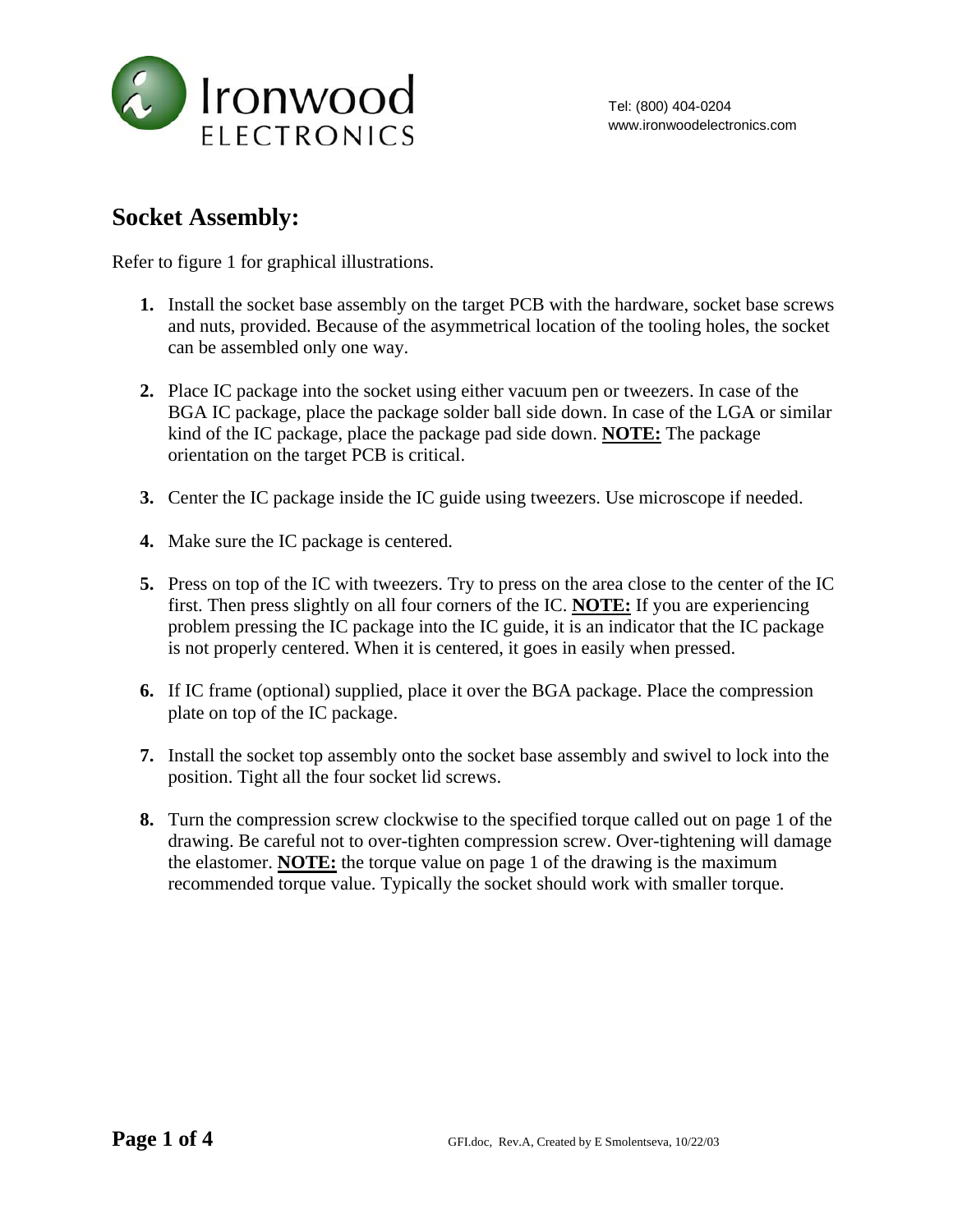



### **Figure 1: Graphical Illustration of Socket Assembly**

### **Torque tool:**

A torque tool should be used to apply the proper torque to the compression screw. There are adjustable and factory preset torque tools currently available, which may be purchased separately.

- TL-TORQUEDRIVER-01 (adjustable, 1.25-6.25 inch lb range)
- TL-TORQUEDRIVER-02 (adjustable, 3-15 inch lb range)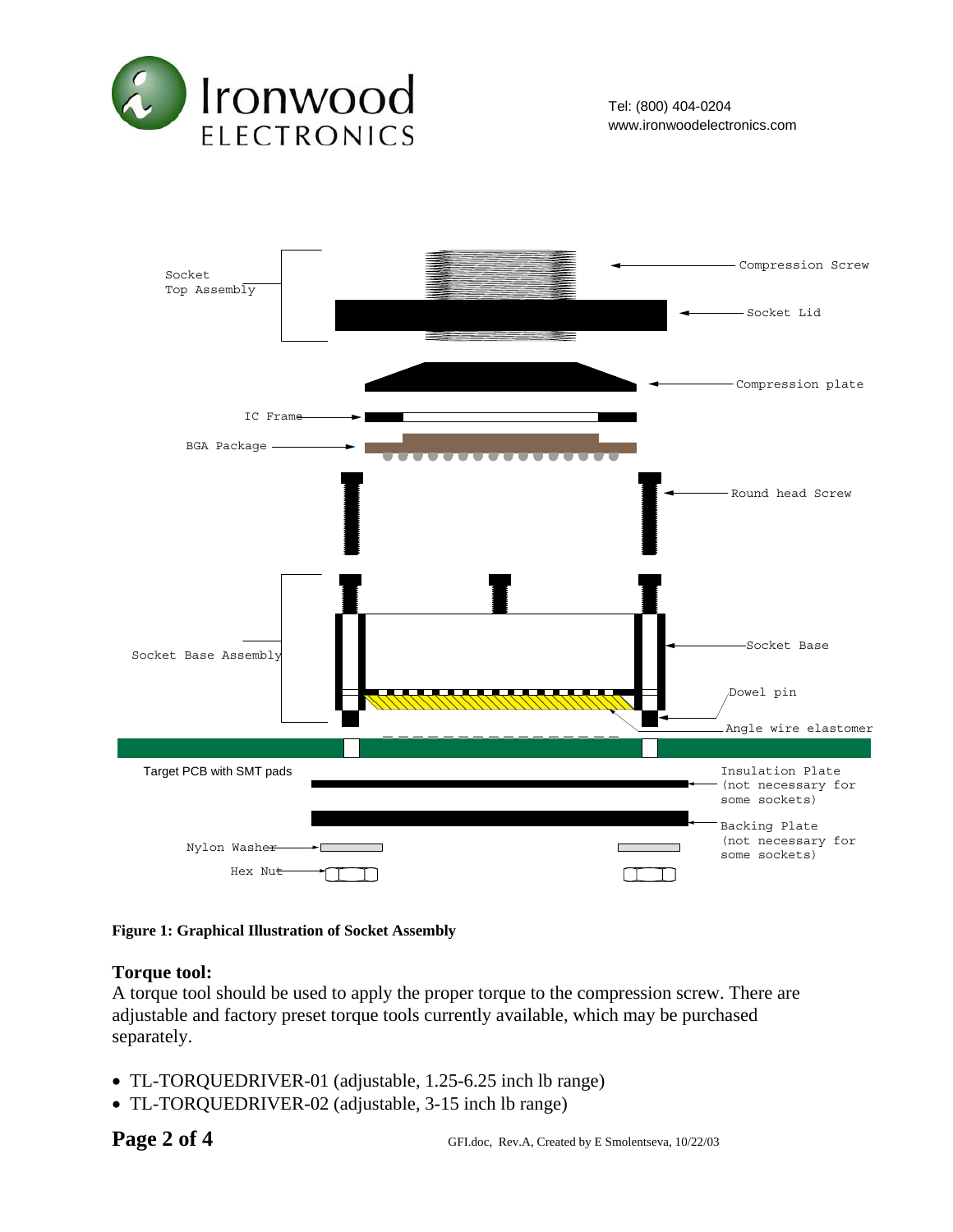

Tel: (800) 404-0204 www.ironwoodelectronics.com

- TL-TORQUEDRIVER-03 (adjustable, 5-40 inch lb range)
- TL-TORQUEDRIVER-04 (adjustable, 20-100 inch oz range)
- TL-TORQUEDRIVER-05 (factory preset, 8 inch oz)
- TL-TORQUEDRIVER-06 (factory preset, 16 inch oz)

Torque tools will come with a 5mm hex insert (compatible with compression screw). For other inserts, please call Ironwood Tech Support @1-800-404-0204.